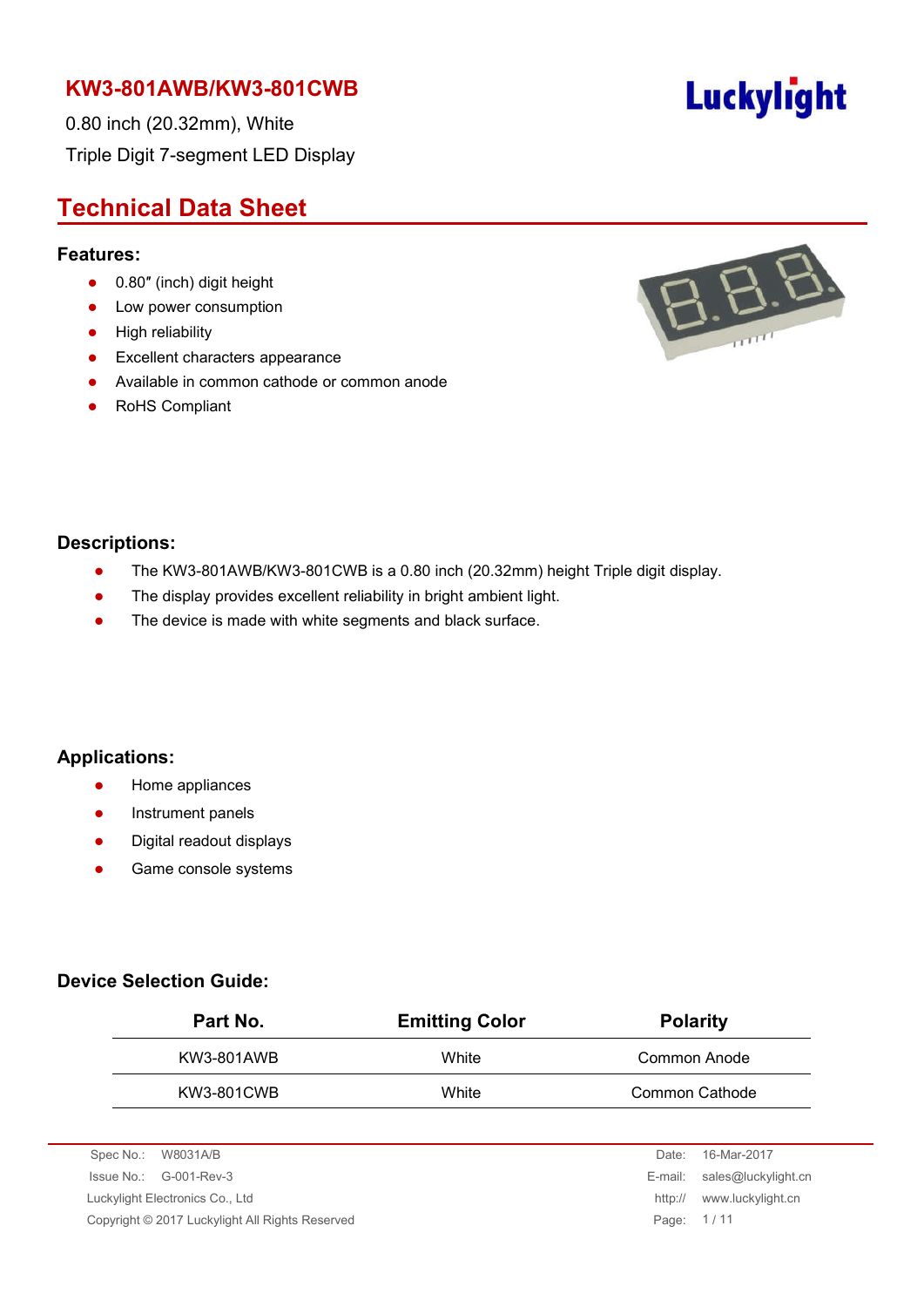

0.80 inch (20.32mm), White Triple Digit 7-segment LED Display

# **Technical Data Sheet**

#### **Package Dimension:**



Notes:

- 1. All dimensions are in millimeters (inches).
- 2. Tolerance is ± 0.25 mm (.010″) unless otherwise noted.

Spec No.: W8031A/B Date: 16-Mar-2017 Issue No.: G-001-Rev-3 Luckylight Electronics Co., Ltd Copyright © 2017 Luckylight All Rights Reserved

| Date:   | 16-Mar-2017         |
|---------|---------------------|
| E-mail: | sales@luckylight.cn |
| http:// | www.luckylight.cn   |
| Page:   | 2/11                |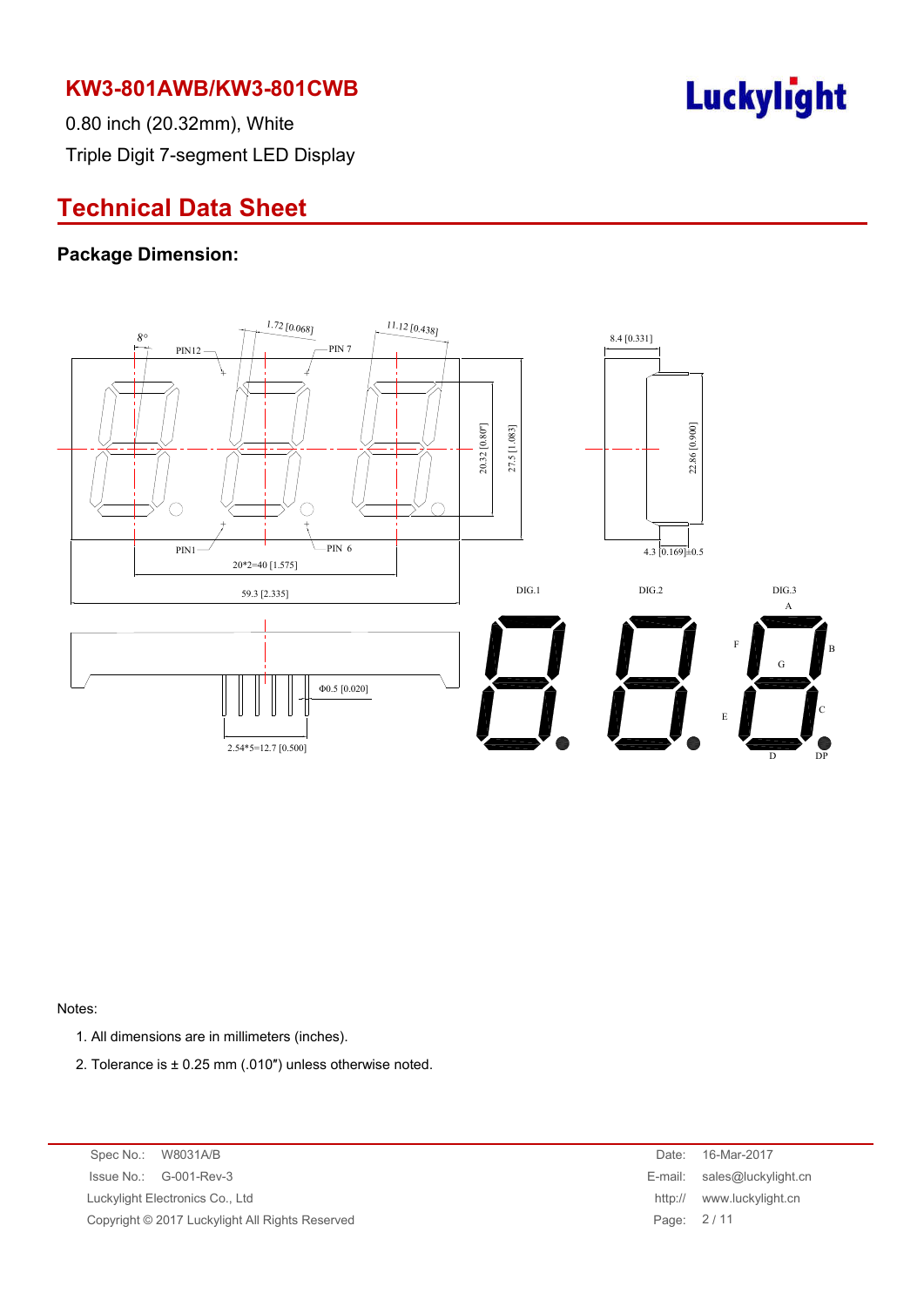0.80 inch (20.32mm), White Triple Digit 7-segment LED Display

# **Technical Data Sheet**

#### **Internal Circuit Diagram:**

#### Internal Circuit Diagram (Common Anode)



#### KW3-801AWB

### Internal Circuit Diagram (Common Cathode)

KW3-801CWB  $12$  (COM)  $\frac{9}{(COM)}$  $8$  (COM) 12 9 8 DIG.1 DIG.2 DIG.3 ≭  $D$   $E$   $F$   $G$   $DF$ A B C D E F G DP A B C D E  $F | G | DP | A | B | C$ 6 NO CONNECT11 7 4 2 1 10 5 3

Spec No.: W8031A/B Date: 16-Mar-2017 Issue No.: G-001-Rev-3 E-mail: sales@luckylight.cn Luckylight Electronics Co., Ltd **http:// www.luckylight.cn** Copyright © 2017 Luckylight All Rights Reserved Page: 3 / 11

# **Luckylight**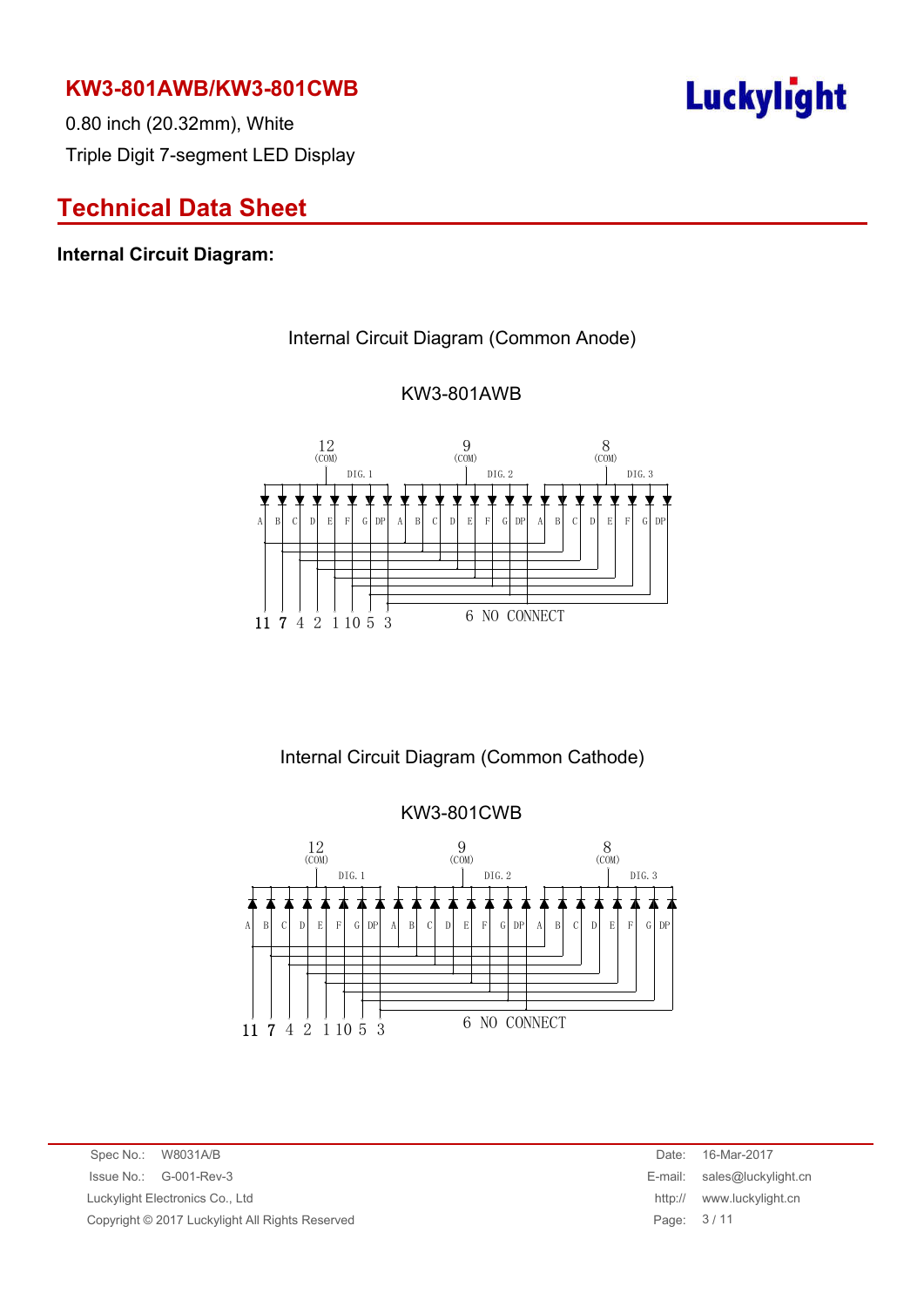

0.80 inch (20.32mm), White Triple Digit 7-segment LED Display

# **Technical Data Sheet**

#### **Absolute Maximum Ratings at Ta=25**℃

| <b>Parameters</b>                                                        | Symbol                       | Max                                | <b>Unit</b> |  |
|--------------------------------------------------------------------------|------------------------------|------------------------------------|-------------|--|
| Power Dissipation Per Segment                                            | $P_{d}$                      | 35                                 | mW          |  |
| Peak Forward Current Per Segment<br>(1/10 Duty Cycle, 0.1ms Pulse Width) | <b>IFP</b>                   | 50                                 | mA          |  |
| Forward Current Per Segment                                              | ΙF                           | 10<br>mA                           |             |  |
| Reverse Voltage Per Segment                                              | $V_{R}$                      | 5<br>V                             |             |  |
| <b>Operating Temperature Range</b>                                       | ${\mathsf T}_{\textsf{opr}}$ | $-40^{\circ}$ C to $+80^{\circ}$ C |             |  |
| Storage Temperature Range                                                | $\mathsf{T}_{\textsf{stg}}$  | -40 $\degree$ C to +85 $\degree$ C |             |  |
| <b>Soldering Temperature</b>                                             | $\mathsf{T}_{\sf sld}$       | $260^{\circ}$ C for 5 Seconds      |             |  |

#### **Electrical Optical Characteristics at Ta=25**℃

| <b>Parameters</b>                 | Symbol    | Min.  | Typ. | Max.  | Unit | <b>Test Condition</b> |
|-----------------------------------|-----------|-------|------|-------|------|-----------------------|
| Average Luminous Intensity        | I٧        | 70    | 135  | $---$ | mcd  | $IF=10mA$ (Note 1, 2) |
| Luminous Intensity Matching Ratio | $I_{V-M}$ |       |      | 2:1   |      | $IF = 10mA$           |
|                                   | X         | $---$ | 0.30 |       |      |                       |
| <b>Chromaticity Coordinates</b>   | ٧         |       | 0.31 | ---   |      | $IF=10mA$ (Note 3)    |
| Forward Voltage Per Segment       | VF        | $---$ | 2.9  | 3.10  | V    | $IF = 10mA$           |
| Reverse Current Per Segment       | IR        |       |      | 50    | μA   | $VR=5V$               |

Notes:

- 1. Luminous Intensity is a average value which is measured one 7-segment. Tolerance of Luminous Intensity: ±10%.
- 2. Excess driving current and / or operating temperature higher than recommended conditions may result in severe light degradation or premature failure.
- 3. The chromaticity coordinates (x, y) is derived from the 1931 CIE chromaticity diagram.

| Spec No.: W8031A/B                              | Date:      | 16-Mar-2017                 |
|-------------------------------------------------|------------|-----------------------------|
| $\sue No.: \, G-001-Rev-3$                      |            | E-mail: sales@luckylight.cn |
| Luckylight Electronics Co., Ltd                 | http://    | www.luckylight.cn           |
| Copyright © 2017 Luckylight All Rights Reserved | Page: 4/11 |                             |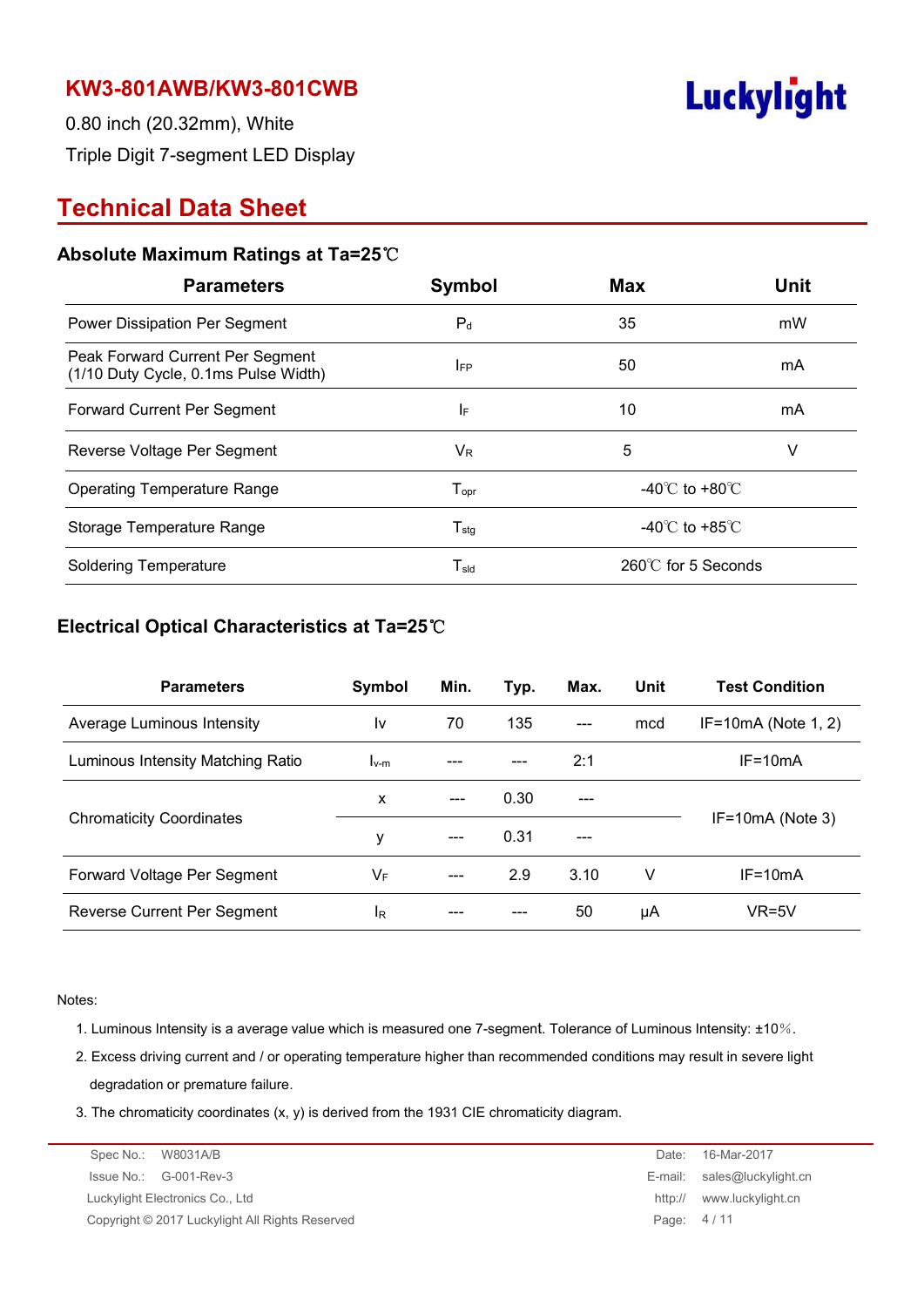

0.80 inch (20.32mm), White Triple Digit 7-segment LED Display

# **Technical Data Sheet**

### **Typical Electrical / Optical Characteristics Curves (25**℃ **Ambient Temperature Unless Otherwise Noted)**



Ambient Temperature Ta (℃)

Spec No.: W8031A/B Date: 16-Mar-2017 Issue No.: G-001-Rev-3 E-mail: sales@luckylight.cn Luckylight Electronics Co., Ltd **http:// www.luckylight.cn** http:// www.luckylight.cn Copyright © 2017 Luckylight All Rights Reserved **Page: 5** / 11

 $10^2$ 

 $10<sup>3</sup>$ 

f=1KHz Duty= $1/10$ 

Ta=25℃

 $Ta=25^\circ \text{C}$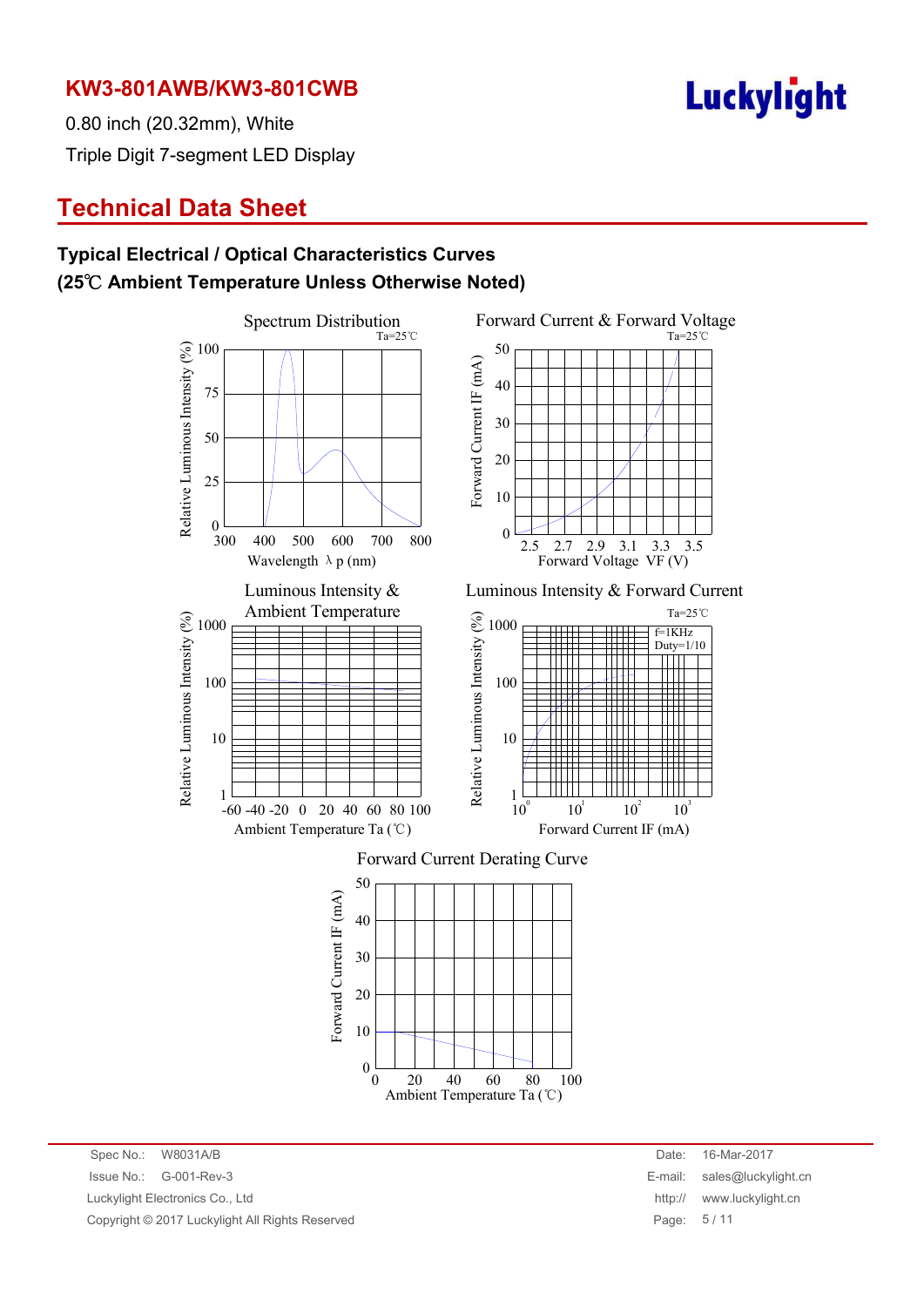

0.80 inch (20.32mm), White Triple Digit 7-segment LED Display

# **Technical Data Sheet**

### **Chromaticity Coordinates Specifications for Bin Rank**

| <b>Bin Code</b> | CIE 1931 Chromaticity Coordinates |       |       |       |       |  |
|-----------------|-----------------------------------|-------|-------|-------|-------|--|
| W1              | x                                 | 0.284 | 0.284 | 0.304 | 0.304 |  |
|                 |                                   | 0.278 | 0.311 | 0.332 | 0.298 |  |
| W <sub>2</sub>  | x                                 | 0.304 | 0.304 | 0.324 | 0.324 |  |
|                 |                                   | 0.268 | 0.298 | 0.322 | 0.292 |  |
| W3              | x                                 | 0.304 | 0.304 | 0.324 | 0.324 |  |
|                 |                                   | 0.298 | 0.332 | 0.352 | 0.322 |  |

#### **Color Bin at IF = 10mA**

Tolerance on each Hue (x, y) bin is +/- 0.01.



#### CIE 1931 Chromaticity Coordinates

Spec No.: W8031A/B Issue No.: G-001-Rev-3 Luckylight Electronics Co., Ltd Copyright © 2017 Luckylight All Rights Reserved

| Date:   | 16-Mar-2017         |
|---------|---------------------|
| E-mail: | sales@luckylight.cn |
| http:// | www.luckylight.cn   |
| Page:   | 6/11                |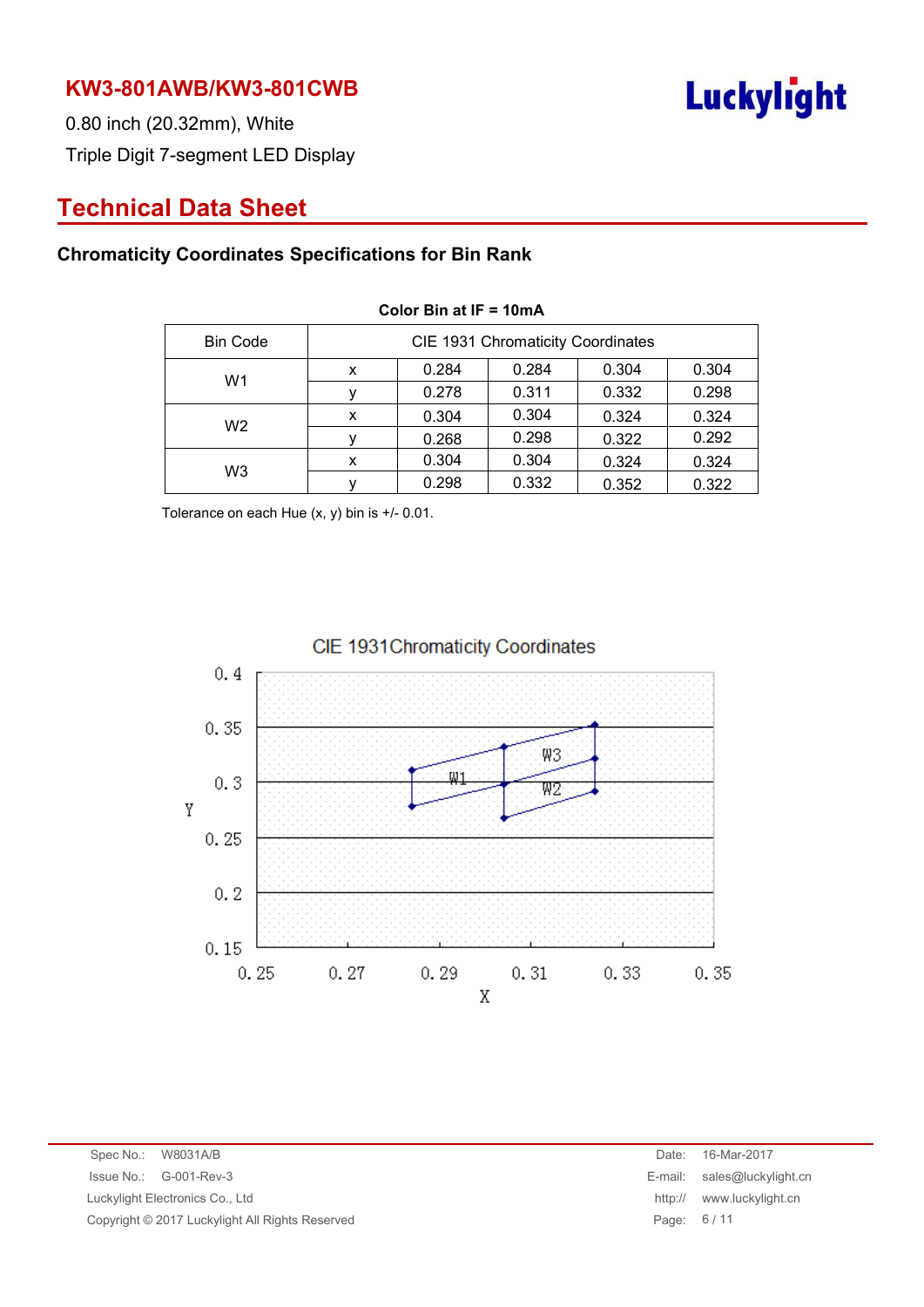

0.80 inch (20.32mm), White Triple Digit 7-segment LED Display

# **Technical Data Sheet**

#### **Packing & Label Specifications:**



| Spec No.: W8031A/B                              | Date:      | 16-Mar-2017                 |
|-------------------------------------------------|------------|-----------------------------|
| Issue No.: G-001-Rev-3                          |            | E-mail: sales@luckylight.cn |
| Luckylight Electronics Co., Ltd                 |            | http:// www.luckylight.cn   |
| Copyright © 2017 Luckylight All Rights Reserved | Page: 7/11 |                             |
|                                                 |            |                             |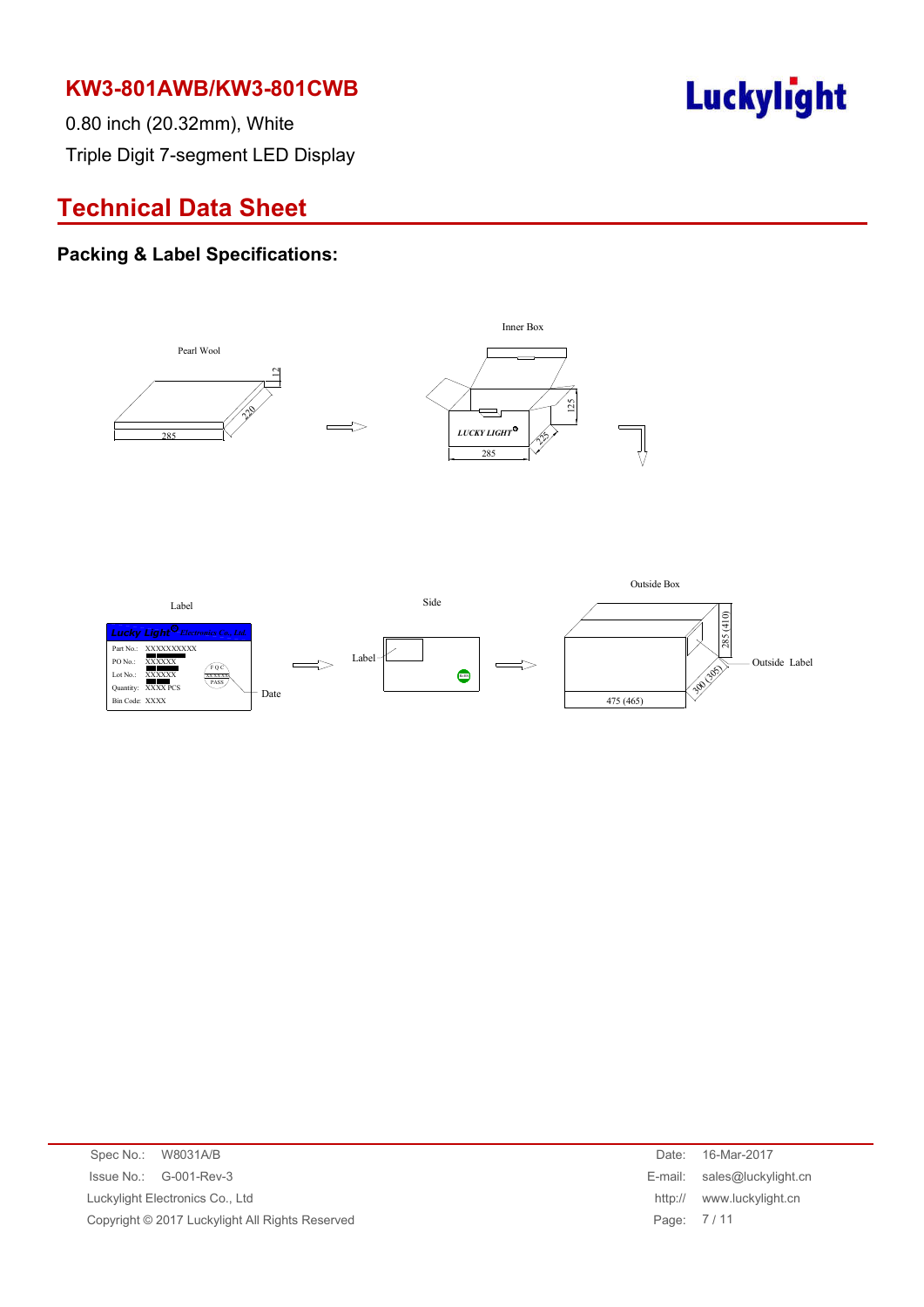

0.80 inch (20.32mm), White Triple Digit 7-segment LED Display

## **Technical Data Sheet**

#### **Terms and conditions for the usage of this document:**

- a. The information included in this document reflects representative usage scenarios and is intended for technical reference only.
- b. The part number, type, and specifications mentioned in this document are subject to future change and improvement without notice. Before production usage customer should refer to the latest datasheet for the updated specifications.
- c. When using the products referenced in this document, please make sure the product is being operated within the environmental and electrical limits specified in the datasheet. If customer usage exceeds the specified limits, Luckylight will not be responsible for any subsequent issues.
- d. The information in this document applies to typical usage in consumer electronics applications. If customer's application has special reliability requirements or have life-threatening liabilities, such as automotive or medical usage, please consult with Luckylight representative for further assistance.
- e. The contents and information of this document may not be reproduced or re-transmitted without permission by Luckylight.
- f. Over-current-proof
- Customer must apply resistors for protection, otherwise slight voltage shift will cause big current change (Burn out will happen).

#### g. Storage

- 1. Before opening the package, the LEDs should be kept at 30℃or less and 80%RH or less.
- 2. The LEDs should be used within a year.
- 3. After opening the package, the LEDs should be kept at 30℃or less and 60%RH or less.
- h. ESD (Electrostatic Discharge)

Static Electricity or power surge will damage the LED. Suggestions to prevent ESD damage:

lUse of a conductive wrist band or anti-electrostatic glove when handling these LEDs.

lAll devices, equipment, and machinery must be properly grounded.

lWork tables, storage racks, etc. should be properly grounded.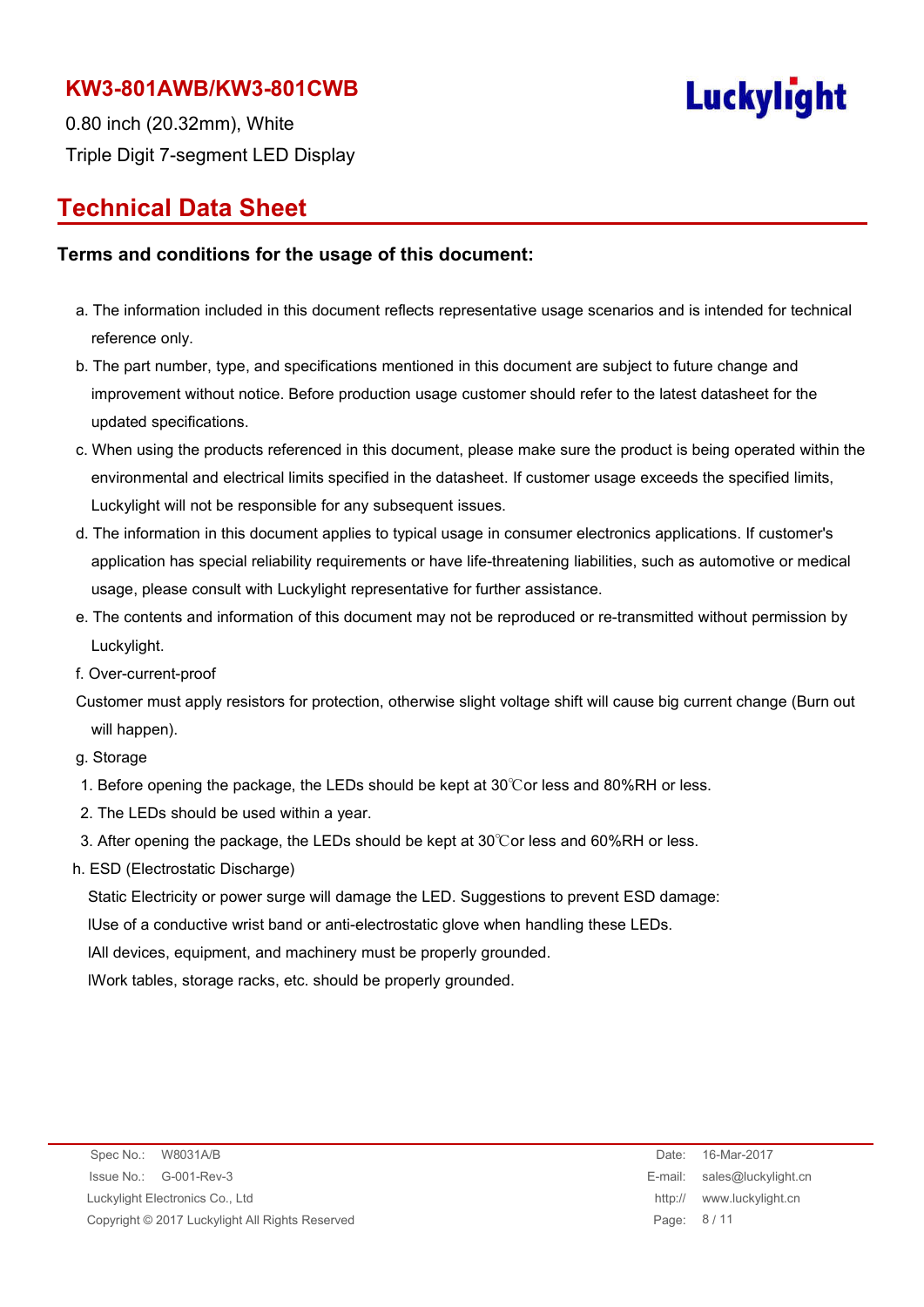

0.80 inch (20.32mm), White Triple Digit 7-segment LED Display

# **Technical Data Sheet**

#### **Through Hole Display Mounting Method**

#### **Lead Forming:**

- 1. Do not bend the component leads by hand without proper tools.
- 2. The leads should be bent by clinching the upper part of the lead firmly such that the bending force Is not exerted on the plastic body.



#### **Installation:**

- 1. The installation process should not apply stress to the lead terminals.
- 2. When inserting for assembly, ensure the terminal pitch matches the substrate board's hole pitch to prevent spreading or pinching the lead terminals.



3. The component shall be placed at least 5mm from edge of PCB to avoid damage caused excessive heat during wave soldering.



Spec No.: W8031A/B Date: 16-Mar-2017 Issue No.: G-001-Rev-3 **E-mail: sales and Security Allies Security Allies Security Allies Security Allies Security Allies Security Allies Security Allies Security Allies Security Allies Security Allies Security Allies Secu** Luckylight Electronics Co., Ltd Copyright © 2017 Luckylight All Rights Reserved

| Date:   | 16-Mar-2017         |
|---------|---------------------|
| E-mail: | sales@luckylight.cn |
| http:// | www.luckylight.cn   |
| Page:   | 9/11                |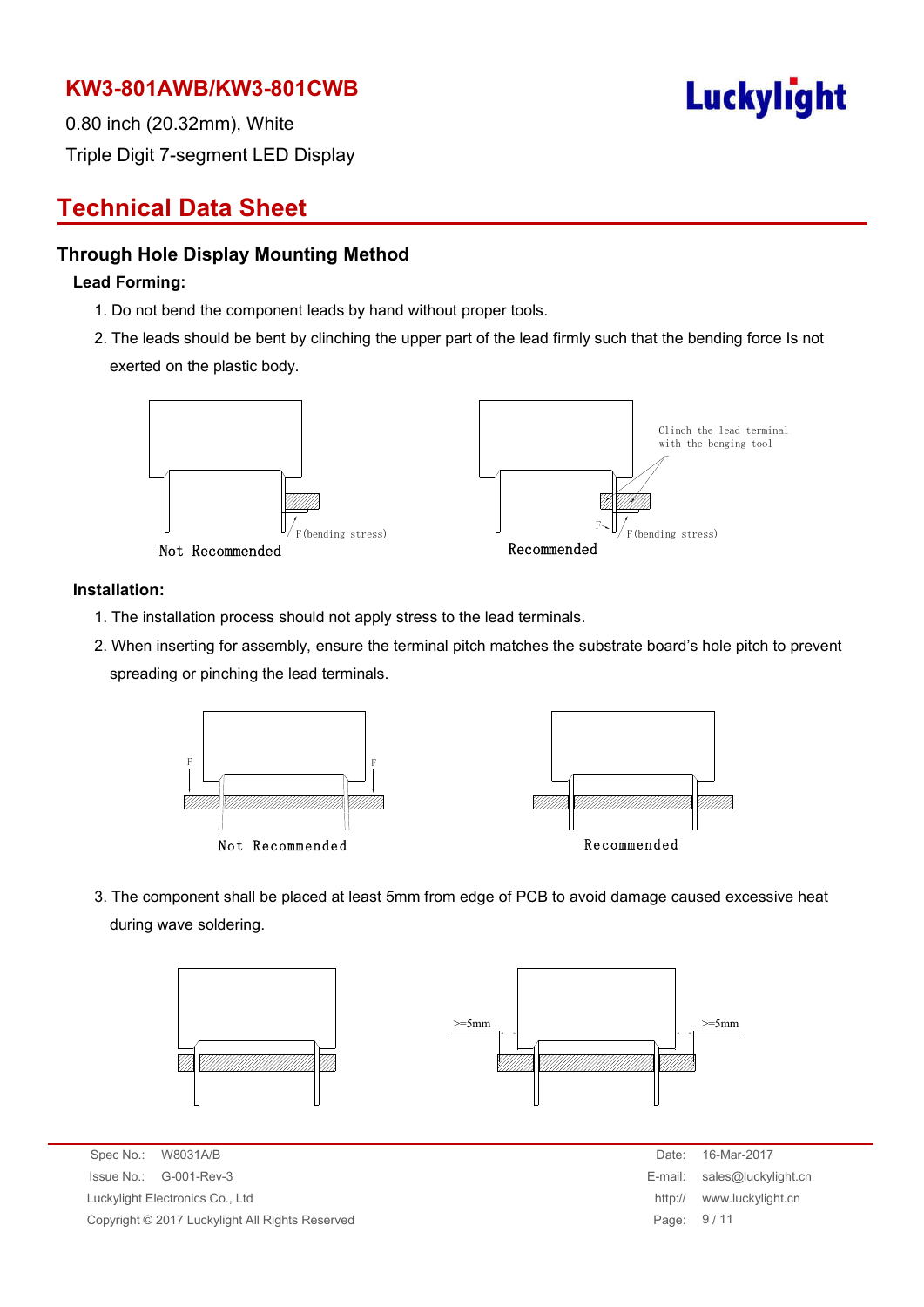

0.80 inch (20.32mm), White Triple Digit 7-segment LED Display

# **Technical Data Sheet**



#### **Notes:**

- 1. Recommend pre-heat temperature of 105℃ or less (as measured with a thermocouple attached to the LED pins) prior to immersion in the solder wave with a maximum solder bath temperature of 260℃.
- 2. Peak wave soldering temperature between  $245^{\circ}\text{C} \sim 255^{\circ}\text{C}$  for 3 sec (5 sec max).
- 3. Do not apply stress to the epoxy resin while the temperature is above 85℃.
- 4. Fixtures should not incur stress on the component when mounting and during soldering process.
- 5. SAC 305 solder alloy is recommended.
- 6. No more than one wave soldering pass.
- 7. During wave soldering, the PCB top-surface temperature should be kept below 105℃.

#### **Soldering General Notes:**

- 1. Through-hole displays are incompatible with reflow soldering.
- 2. If components will undergo multiple soldering processes, or other processes where the omponents may be subjected to intense heat, please check with luckylight for compatibility.